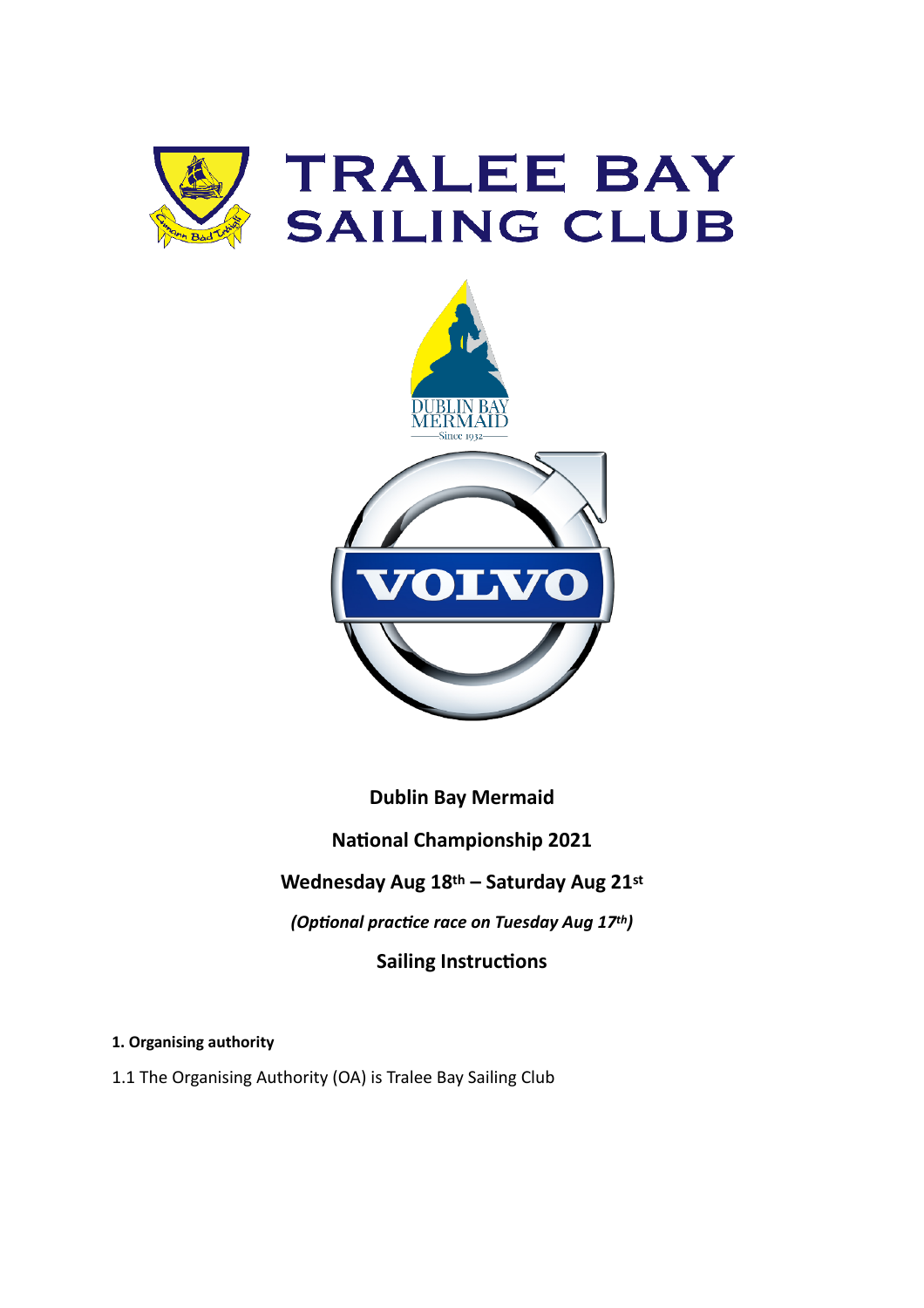#### **2. Rules**

2.1 The current racing rules of World Sailing, the class rules of the Dublin Bay Mermaid class association, the prescriptions of Irish sailing, The Notice of Race and these Sailing Instructions shall apply. In the event of a conflict between the NoR and the SIs then the SIs shall prevail.

#### **3 Notices to competitors**

3.1 Notices to competitors shall be displayed on the official notice board located in the hallway of the TBSC clubhouse.

#### **4 Changes to sailing instructions**

4.1 Changes to the SIs shall be posted on the official notice board at least two hours before the start of the first race on the date to which they apply.

4.2 Changes to the schedule of races shall be posted on the official notice board before 2100 hrs on the day before it will take effect.

#### **5 Signals made ashore**

5.1 Signals made ashore shall be displayed on the flagstaff adjacent to the clubhouse.

5.2 When flag AP is displayed ashore 1 minute is replaced with not less than 60 minutes in the race signal AP.

#### **6 Schedule of events**

6.1 Registration shall be open in the TBSC clubhouse from 0900 to 1000 hours on Wednesday August 18th

6.2 A briefing for competitors will be held at 1000 hours on Wednesday August 18th.

6.3 The warning signal for the first race of the event shall be at 1200 hours on Wednesday August 18th. One or more races may follow on that date.

6.4 On subsequent days of the event the first warning signal shall be at 1100 hours.

6.5 No race shall start after 1500 hours on the last day of the event.

6.6 The OA may organise a practice race on Tuesday August 17th and/or a crew race during the event. These races are not part of the event and shall not be scored for the event.

#### 7 **Race area**

7.1 All races will be sailed in the waters of Tralee Bay.

7.2 The race officer may broadcast the location of the committee boat on VHF ch 8 prior to the warning signal.

#### 8 **Marks**

8.1 The marks shall be orange cylindrical buoys.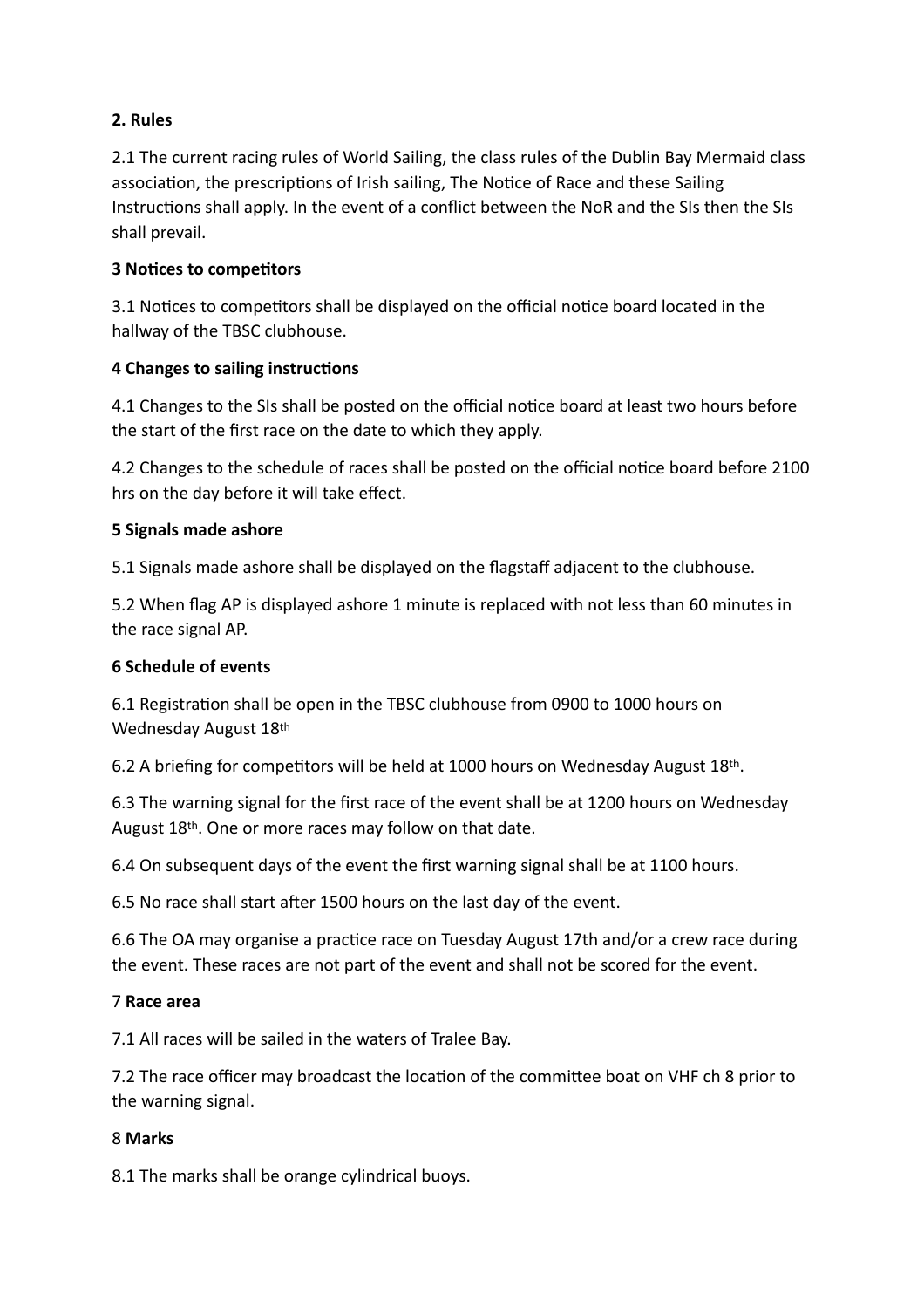8.2 Alternative marks may be used if required and such changes shall be communicated via VHF ch 8 prior to the warning signal of any races affected.

#### **9 Class flag**

9.1 The class flag shall be international code flag 'G'

#### **10 Start**

10.1 The start line shall be between the main mast of the committee boat to starboard and an outer distance mark to port. The outer distance mark shall be an orange cylindrical mark.

10.2 An inner distance mark may also be laid and boats approaching the line to start shall not pass between this mark and the committee boat.

10.3 The committee boat may fly an orange flag to show that she is on station.

10.4 The race officer may sound three short blasts to indicate that a start sequence is imminent.

10.5 Race starts shall be in accordance with rule 26.

10.6 The warning signal shall be the class flag.

#### **11 The course**

11.1 The course shall be an Olympic type course as per the diagram in appendix 1

11.2 All marks must be rounded to port in the correct order

11.3 A boat located near a mark of the course making repetitive sounds and flying International code flag'F' shall signify that after rounding the mark boats shall proceed directly to the finish line. They shall cross it from the direction of said mark.

## **12 The finish**

12.1 The committee boat shall fly a blue flag from its mainmast to indicate the starboard end of the finish line and an outer distance mark shall be laid at the port end. The outer distance mark shall be an orange buoy with a white staff. Please note that a new starting mark may also be in place and should be ignored.

12.2 Once the first boat has finished the race committee may offer a finishing place to the last boat in the fleet. If accepted the boat must sail directly to the start/finish area and take no further part in that race.

12.3 The procedure in 12.2 above may be repeated until all boats are deemed finished.

12.4 A boat may decline to finish in accordance with 12.2 and 12.3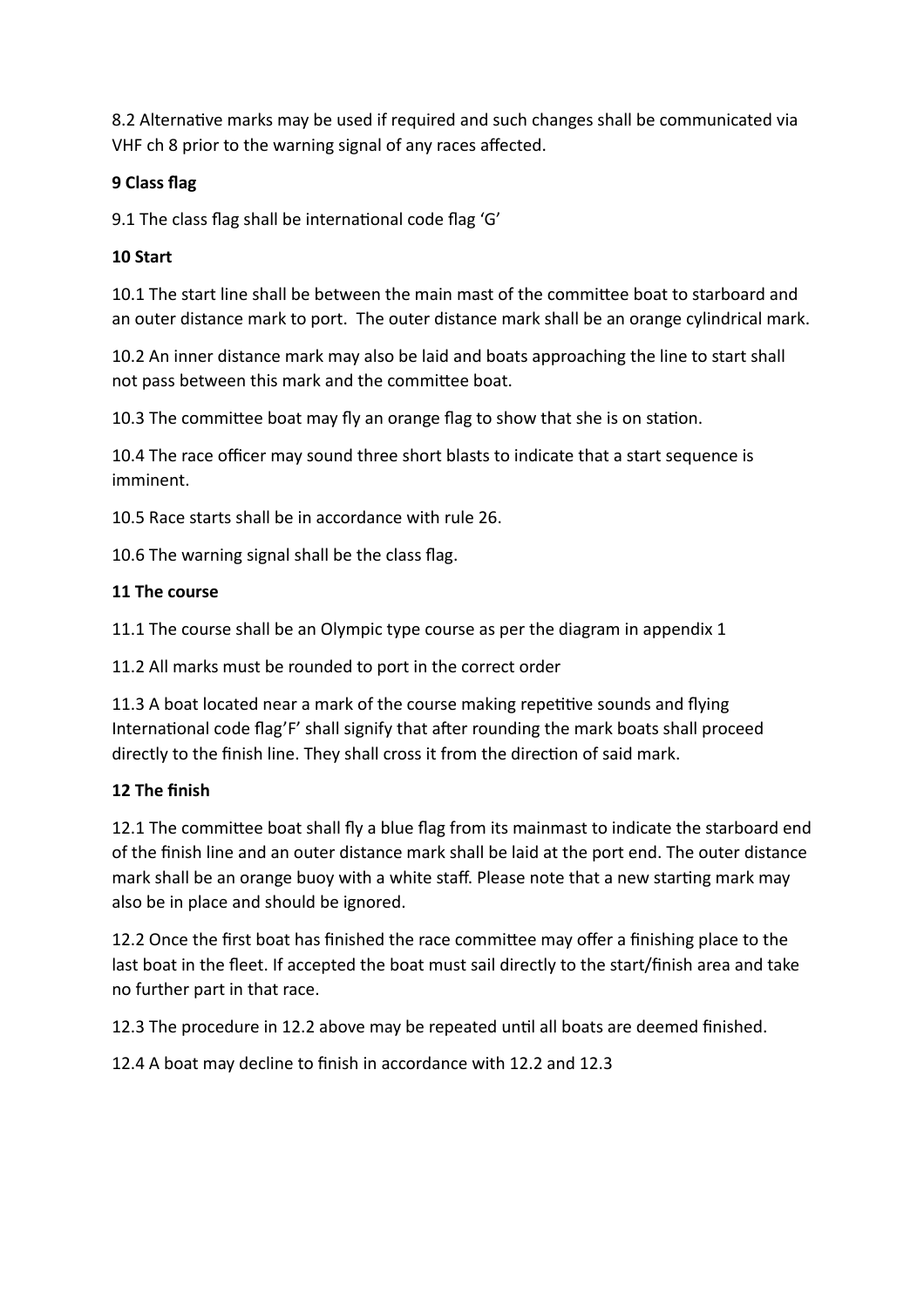#### **13) Scoring**

13.1 Boats shall be scored in accordance with the low point system of the racing rules of sailing except that the winning boat shall be scored 0.75 points.

13.2 Boats not recorded as having finished a race shall be scored in accordance with rule A4.2

#### **14) Protests**

14.1 Protest forms shall be available at the race office located in the bar at TBSC. Completed forms shall be returned to the race office.

14.2 The protest time limit shall be 90 minutes after the last boat finishes the last race of the day. A crew race if sailed shall be included for the purpose of determining the time limit.

14.3 The protest time limit shall be displayed on the official notice board each day.

14.4 A protest schedule shall be displayed on the official notice board not more than 15 minutes after the protest time limit.

14.5 It is the sole responsibility of each competitor to determine if they are involved in a hearing.

14.6 Protest hearings may be held in persons or via an online platform.

## **15 Support vessels**

15.1 All support person vessels shall register with the race office prior to going on the water.

15.2 Support person vessels shall fly the appropriate flag as supplied by the OA.

15.3 Support person vessels shall remain at least 100 metres from all boats and marks whilst racing is in progress and may not encroach on the race area.

15.4 Support person boats must carry a working VHF radio tuned to channel 8 at all times.

15.5 Support person boats must obey the instructions of the race officer and/or safety boats at all times.

15.6 In an emergency all support person boats may be required to assist the safety boats.

## **16 Safety regulations**

16.1 Rule 40.1 shall apply. Competitors shall be required to wear adequate personal buoyancy at all times. Wetsuits and dry suits etc are not deemed to be sufficient buoyancy.

16.2 Boats shall keep clear of commercial and other traffic at all times.

16.3 A boat which retires shall inform the committee boat as soon as possible.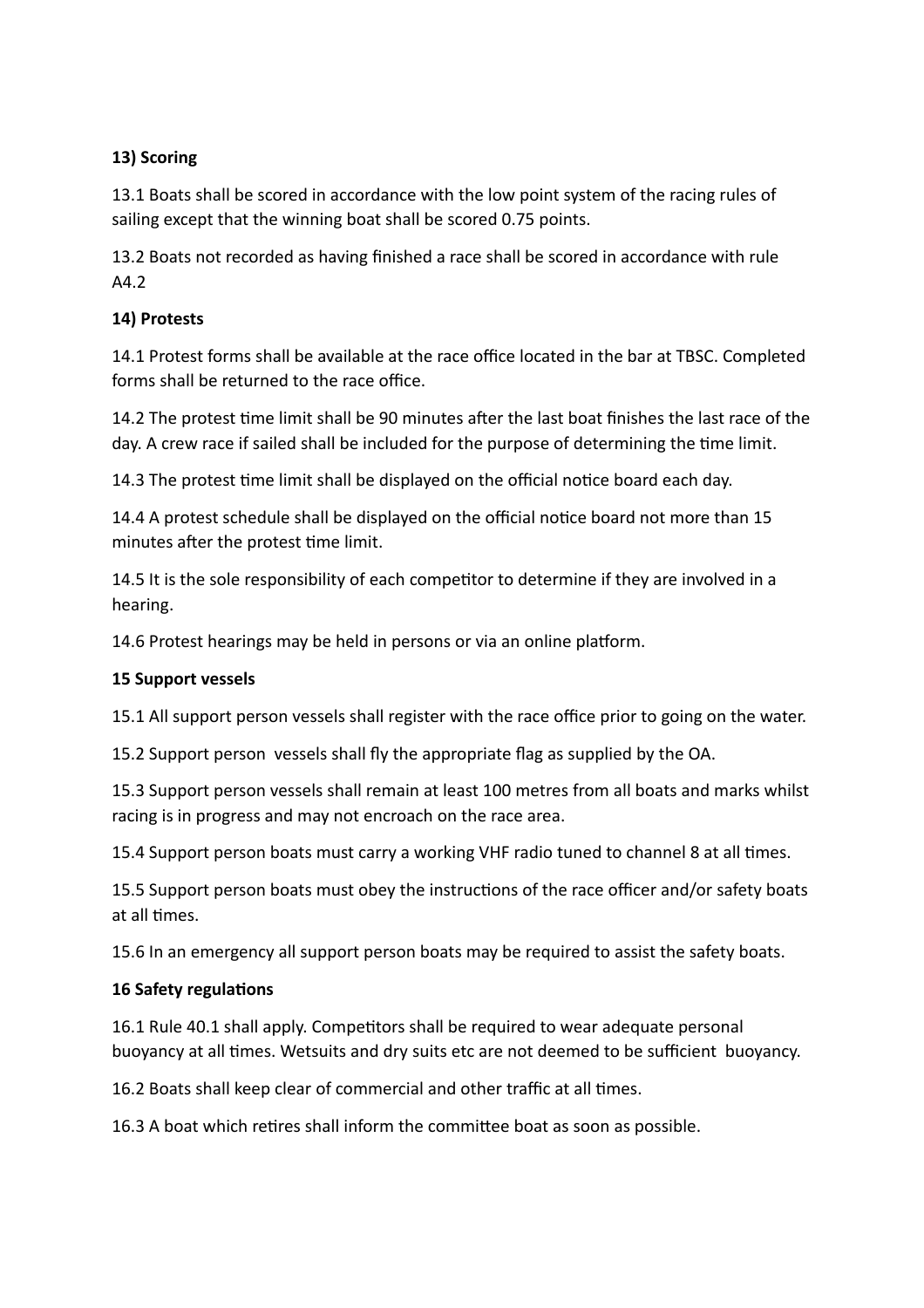#### **17 Communications and instruments**

17.1 All race communications shall be on VHF Ch 8.

17.2 All boats may carry a VHF radio which may be left on at all times.

17.3 No boat shall receive private communications by any means which might improve their performance.

17.4 Boats may carry a magnetic or electronic compass/timer of the Tacktick type or similar.

17.5 Boats may not carry instruments which are programmable.

#### **18 Honorary membership**

18.1 All competitors, supporters and race officials shall be deemed to be honorary members of TBSC for the duration of the event.